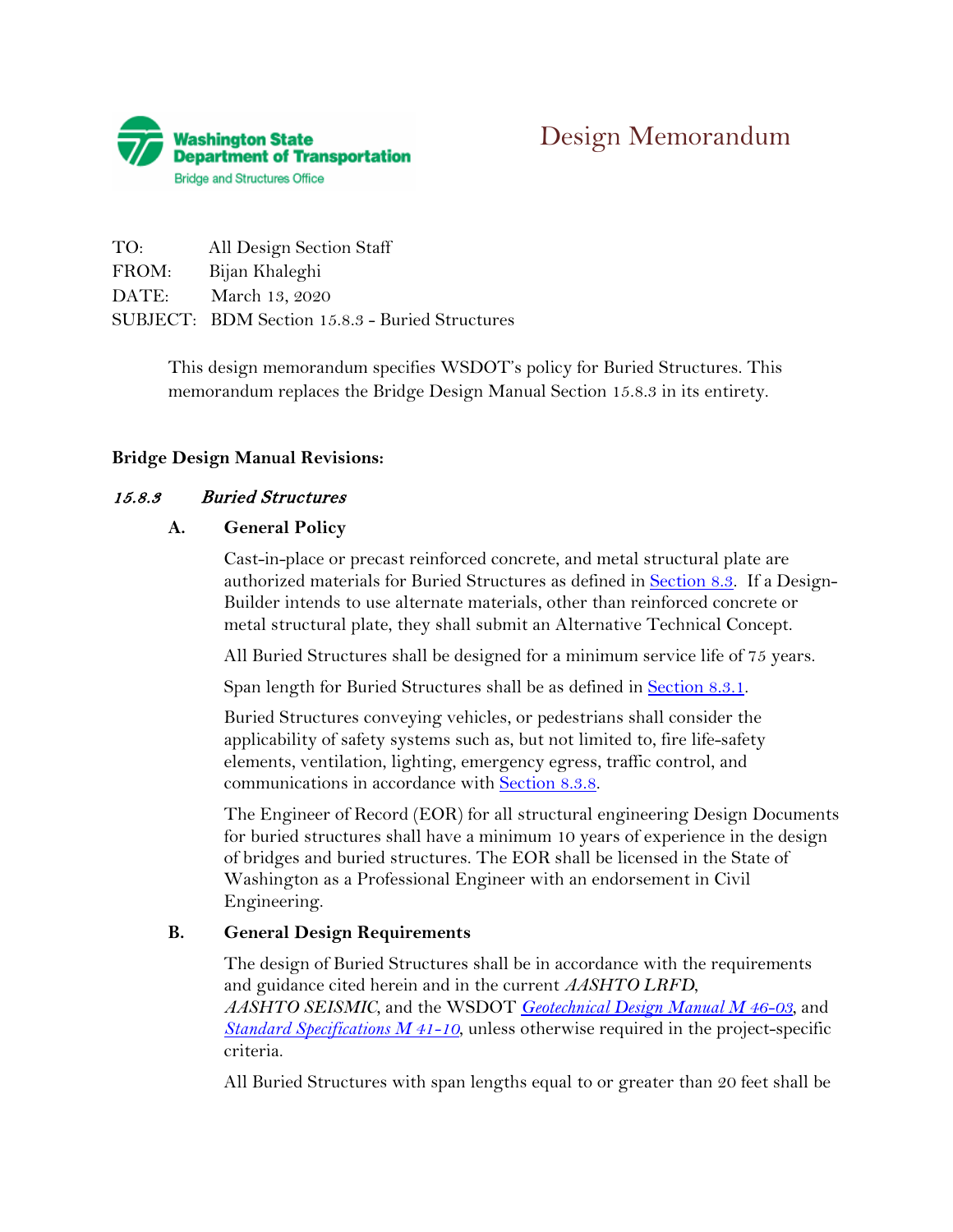designed for seismic effects in accordance with Section 8.3.3.E, and load rated in accordance with Section 13. Seismic loading shall not apply for Buried Structures with spans less than 20.0 feet**.**

# **C. Application of Loads**

Buried Structures shall be designed for force effects in accordance with *AASHTO LRFD*, Section 12.6.1.

The requirement of Section 3.5 for inclusion of live load in the Extreme Event I Load Combination is applicable. The load factor *γ*EQ as specified in *AASHTO LRFD*, Table 3.4.1-1 shall be taken equal to 0.50, regardless of location or congestion.

The effects of Live Load may be neglected for;

- Single-Span Concrete Structures, when the depth of fill is greater than 8.0 feet and exceeds the span length.
- Multiple-Span Concrete Structures, when the depth of fill exceeds the distance between inside faces of end walls.

Headwalls, wingwalls, and railings shall be designed for vehicular collision and pedestrian or worker fall protection forces where applicable in accordance with Section 10.2 and Section 10.5.

#### **D. Scour**

Buried Structures, Wingwalls, Headwalls, and Cutoff Walls and respective foundations shall be designed for the effects of scour as described in Section 8.1.9.

## **E. Corrosion**

Consideration shall be given to the degradation of Buried Structure materials resulting from corrosive conditions. For metal structural plate structures minimum corrosion rates and design service life analysis shall be in accordance with Section 6.7.2.

## **F. Fall Protection**

Fall protection shall be provided on headwalls and wingwalls in accordance with Section 8.1.10.B for exposed wall heights equal to or greater than 4.0 feet.

## **G. Deflection**

Concrete structures with less than 2.0 feet of fill shall mitigate differential deflection between adjacent units in accordance with Section 8.3.5.A.2. Structural connections involving welded ties are only permissible when the roadway above the structure has an annual daily traffic (ADT) less than 30,000.

## **H. Control of Cracking**

Reinforcement provided in accordance with *AASHTO LRFD*, Section 5.6.7 shall